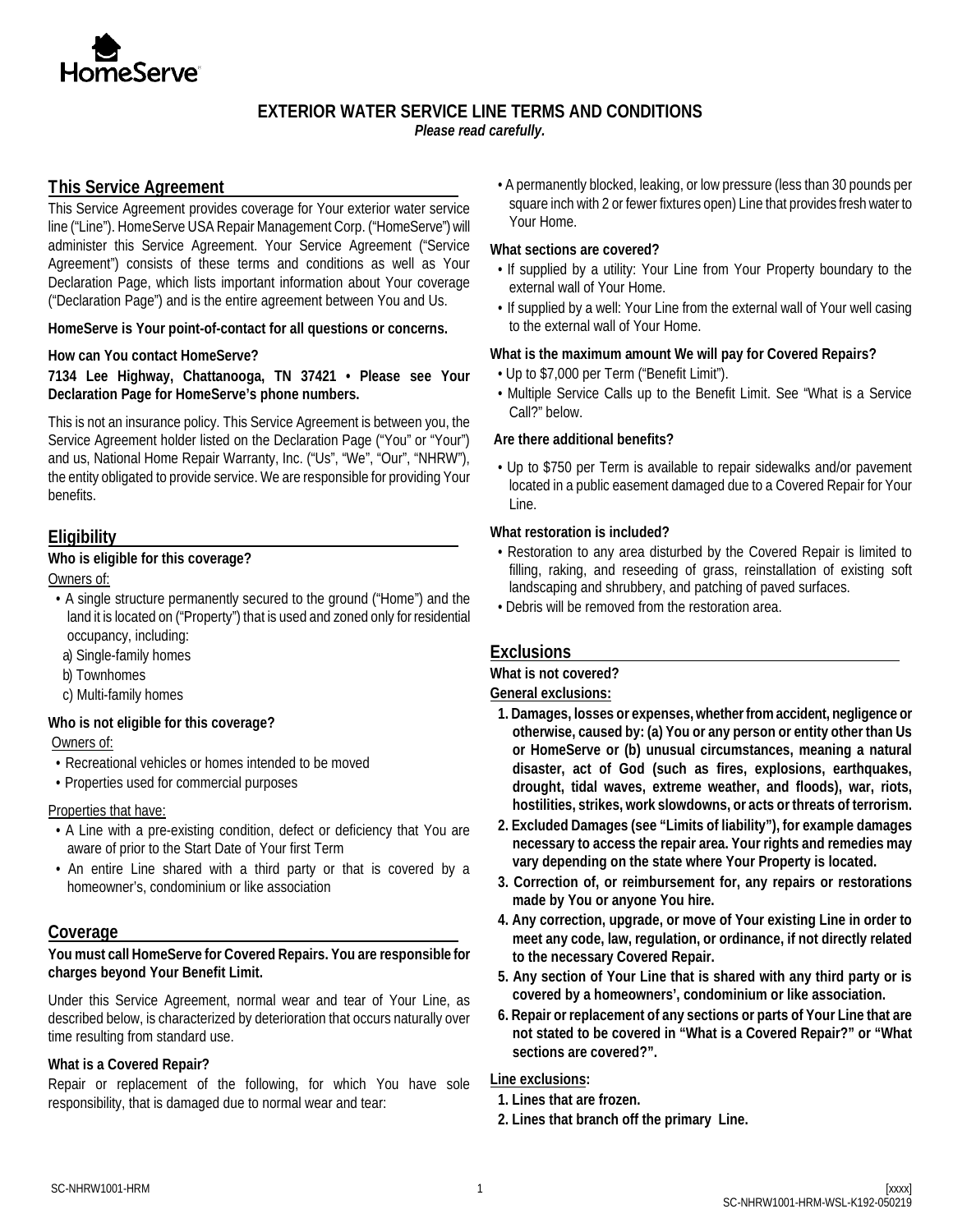### **Restoration exclusions:**

- **1. Replacement of any decorative paving, pathways or landscaping features.**
- **2. We cannot guarantee the survival of any living materials.**
- **3. Restoration that is not stated to be covered in "What restoration is included?".**

# **Service calls**

### **What is a Service Call?**

A visit to Your Property by one of HomeServe's approved technicians where either work is performed to diagnose and complete a single Covered Repair or it is determined that the repair is not covered ("Service Call").

### **Do You have to pay anything for a Service Call?**

There is no fee to make a Service Call.

### **When can You request a Service Call?**

There is an initial period of 30 days during which You will not be able to request a Service Call ("Waiting Period"), giving You less than 12 full months of coverage in the first Term. Upon renewal (if applicable), there will be no Waiting Period.

### **How can You request a Service Call?**

Call HomeServe and a service representative will schedule a Service Call. You will not be reimbursed for work not authorized by HomeServe. Technicians must have safe and clear access to, and safe working conditions at and around the work area. In order to make a Service Call Your Service Agreement must be active and You must be current with Your payment(s) of the amount You agree to pay for this Service Agreement, as listed on Your Declaration Page ("Price"). Whether Your Line is to be repaired or replaced is entirely within the discretion of HomeServe.

# **What is the Covered Repair Guarantee?**

For 12 months, We will arrange at Our expense and choice for repair or replacement of Covered Repairs which are defective in materials or workmanship ("Covered Repair Guarantee"). We disclaim any and all statutory or common law warranties (whether express or implied) other than the Covered Repair Guarantee and any implied warranties that cannot be excluded under applicable law.

# **Term, cancellation and renewal**

# **When does this Service Agreement start and how long is it?**

Your Service Agreement begins on the start date listed on Your Declaration Page ("Start Date") and continues for 12 months ("Term").

### **Can You cancel?**

You may cancel at any time by either calling HomeServe or going online to https://www.homeserveusa.com/cancel.

- If You cancel within 30 days of the Start Date, You will receive a full refund less any claims paid by Us.
- If You cancel more than 30 days after the Start Date, You will receive a pro-rata refund less any claims paid by Us.
- If Your local utility or municipality provides similar coverage to You at no charge and You cancel, We will refund the payments You have made less any claims paid by Us. You may be required to provide evidence of the similar coverage.

### **Can We cancel?**

• We may cancel, with no less than 15 days' notice to You: (a) for nonpayment of the Price; (b) if We find that You already have coverage that is

the same or similar to the coverage provided by this Service Agreement; (c) if We find that You are ineligible for this coverage; or (d) for Your fraud or misrepresentation of facts that are material to this Service Agreement or benefits provided under it.

• We may cancel for any other reason on 60 days' notice to You.

If We cancel for (a), no refund will be given. If We cancel for (b) or (c), We will refund the payments You have made less any claims paid by Us. In all other cases You will get a pro-rata refund less any claims paid by Us.

You will be notified in writing prior to cancellation. The notice will tell You when Your Service Agreement will be cancelled and why it has been cancelled. The notice period begins when We send the notice to You.

### **Will this Service Agreement automatically renew?**

**Unless You tell Us otherwise, Your Service Agreement will automatically renew at the end of every Term for another 12 months at the then-current renewal price.** We may change the price at renewal. We reserve the right to not offer this Service Agreement upon renewal.

# **Other terms**

### **How can You contact NHRW?**

59 Maiden Lane, 43rd Floor, New York, NY 10038 • 1-877-382-7818

### **Receiving documents electronically**

If You consent to electronic delivery, You can receive Your Service Agreement and all related documents to the email address listed on Your Declaration Page ("Email Address"). To update Your Email Address, or discontinue electronic delivery of Your documents You can call HomeServe or update Your preferences in Your website profile at www.homeserveusa.com.

### **Privacy policy**

HomeServe is serious about the private nature of Your personal data. Please read their Privacy Policy, a link to which can be found at the bottom of every page at www.homeserveusa.com, carefully to fully understand how they collect, share, and protect personal data about You. You can also call HomeServe to request a copy.

### **Assignment/Amendment**

We may assign this Service Agreement, in whole or in part, at any time without prior notice to You. We may change this Service Agreement (including the Price) and delegate any of Our obligations at Our sole discretion and without Your consent provided We give You 30 days' prior written notice of the changes. The changes will become effective 30 days after We send You the notice. You may not change this Service Agreement or delegate any of Your obligations.

### **Transfer**

You may not transfer this Service Agreement.

### **General**

Should any of these terms and conditions conflict with the laws of Your state they shall be deemed amended so as to comply with those laws. Should certain terms or conditions be held to be invalid or unenforceable, the remainder of these terms and conditions shall remain valid.

### **Responsibility for benefits owed to You**

Our obligations under this Service Agreement are insured under a service contract reimbursement insurance policy. If We fail to pay or to deliver service on a claim within 60 days after proof of loss has been filed, or in the event You cancel and We fail to issue any applicable refund within 60 days after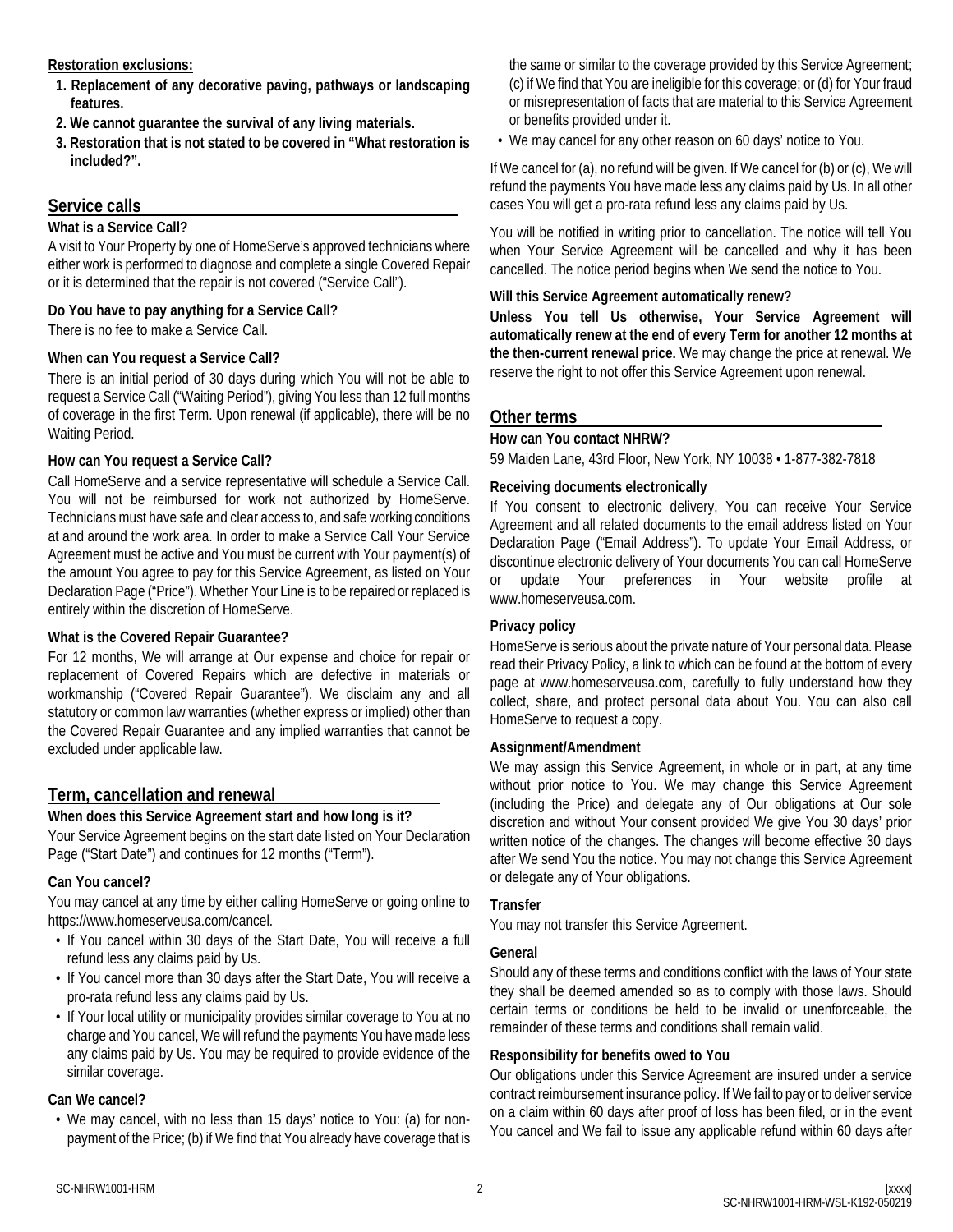cancellation, You are entitled to make a claim against the insurer, Wesco Insurance Company at 59 Maiden Lane, 43rd Floor, New York, NY 10038, 1-866-505-4048.

### **Limits of liability**

**To the fullest extent permitted by applicable law, (1) You agree that We and HomeServe, and both of Our respective parents, successors, affiliates, approved technicians and Our and their officers, directors, employees, affiliates, agents, contractors or similar parties acting on behalf of either Us or HomeServe shall not be liable to You or anyone else for: (a) any actual losses or direct damages that exceed the lowest applicable per repair benefit limit set out above relating to any repairs performed by Us, HomeServe or on behalf of either Us or HomeServe or services provided hereunder giving rise to such loss or damage; or (b) any amount of any form of indirect, special, punitive, incidental or consequential losses or damages, damages based on anticipated or lost profits, wages, or revenue, or damages based on diminution in value or a multiple of earnings, including those caused by any fault, failure, delay or defect in providing any repairs performed by Us, HomeServe or on behalf of either Us or HomeServe or services provided under this Service Agreement, regardless of whether such damages were foreseeable and whether or not We or HomeServe or anyone acting on behalf of either Us or HomeServe have been advised of the possibility of such damages (the damages listed in clauses (a) and (b), collectively the "Excluded Damages"); and (2) these limitations and waivers shall apply to all claims and all liabilities and shall survive the cancellation or expiration of this Service Agreement. You may have other rights that vary from state to state**.

**Arbitration: YOU, NHRW AND HOMESERVE ALL AGREE TO RESOLVE DISPUTES BY BINDING ARBITRATION as follows:** 

- A. **ANY DISPUTE THAT ARISES OUT OF OR RELATES TO THIS SERVICE AGREEMENT OR FROM ANY OTHER AGREEMENT BETWEEN US, OR SERVICES OR BENEFITS YOU RECEIVE OR CLAIM TO BE OWED FROM NHRW OR HOMESERVE, WILL BE RESOLVED BY ARBITRATION ON AN INDIVIDUAL BASIS.** This arbitration agreement applies to disputes no matter when they arose, including claims that arose before You and We entered into this Service Agreement. This arbitration agreement also applies to disputes involving the officers, directors, managers, employees, agents, affiliates, insurers, technicians, successors or assigns of NHRW or HomeServe. In addition, this arbitration agreement covers any claims or causes of action against NHRW or HomeServe that You may assign or subrogate to an insurer. The American Arbitration Association ("AAA") will administer the arbitration under its Consumer Arbitration Rules. The Federal Arbitration Act applies.
- B. Any party bringing a claim may choose to bring an individual action in small claims court instead of arbitration, so long as the claim is pursued on an individual rather than a class-wide basis.
- C. **THIS ARBITRATION AGREEMENT DOES NOT PERMIT CLASS ACTIONS AND CLASS ARBITRATIONS.** By entering into this Service Agreement, all parties are waiving their respective rights to a trial by jury or to participate in a class or representative action. **THE PARTIES AGREE THAT EACH MAY BRING CLAIMS AGAINST THE OTHER ONLY IN ITS INDIVIDUAL CAPACITY, AND NOT AS A PLAINTIFF OR CLASS MEMBER IN ANY PURPORTED CLASS, REPRESENTATIVE, OR PRIVATE ATTORNEY GENERAL PROCEEDING.** You may bring a

claim only on Your own behalf and cannot seek relief that would affect other parties.

- D. HomeServe will pay any filing fee, administration, service or case management fee, and arbitrator fee that the AAA charges You for arbitration of the dispute.
- E. **IF FOR ANY REASON A CLAIM OR DISPUTE PROCEEDS IN COURT RATHER THAN THROUGH ARBITRATION, YOU, NHRW AND HOMESERVE UNCONDITIONALLY WAIVE ANY RIGHT TO TRIAL BY JURY.** This jury trial waiver also applies to claims asserted against any of the officers, directors, managers, employees, agents, affiliates, insurers, technicians, approved technicians, successors or assigns of NHRW or HomeServe.

# **State variations**

The following shall apply if inconsistent with any other terms and conditions of this Service Agreement:

[\[Please click here to see if any state specific variations](https://www.homeserveusa.com/sc/-/media/mdb/pdf/SVNHRW.pdf)  [apply to You.\]](https://www.homeserveusa.com/sc/-/media/mdb/pdf/SVNHRW.pdf)